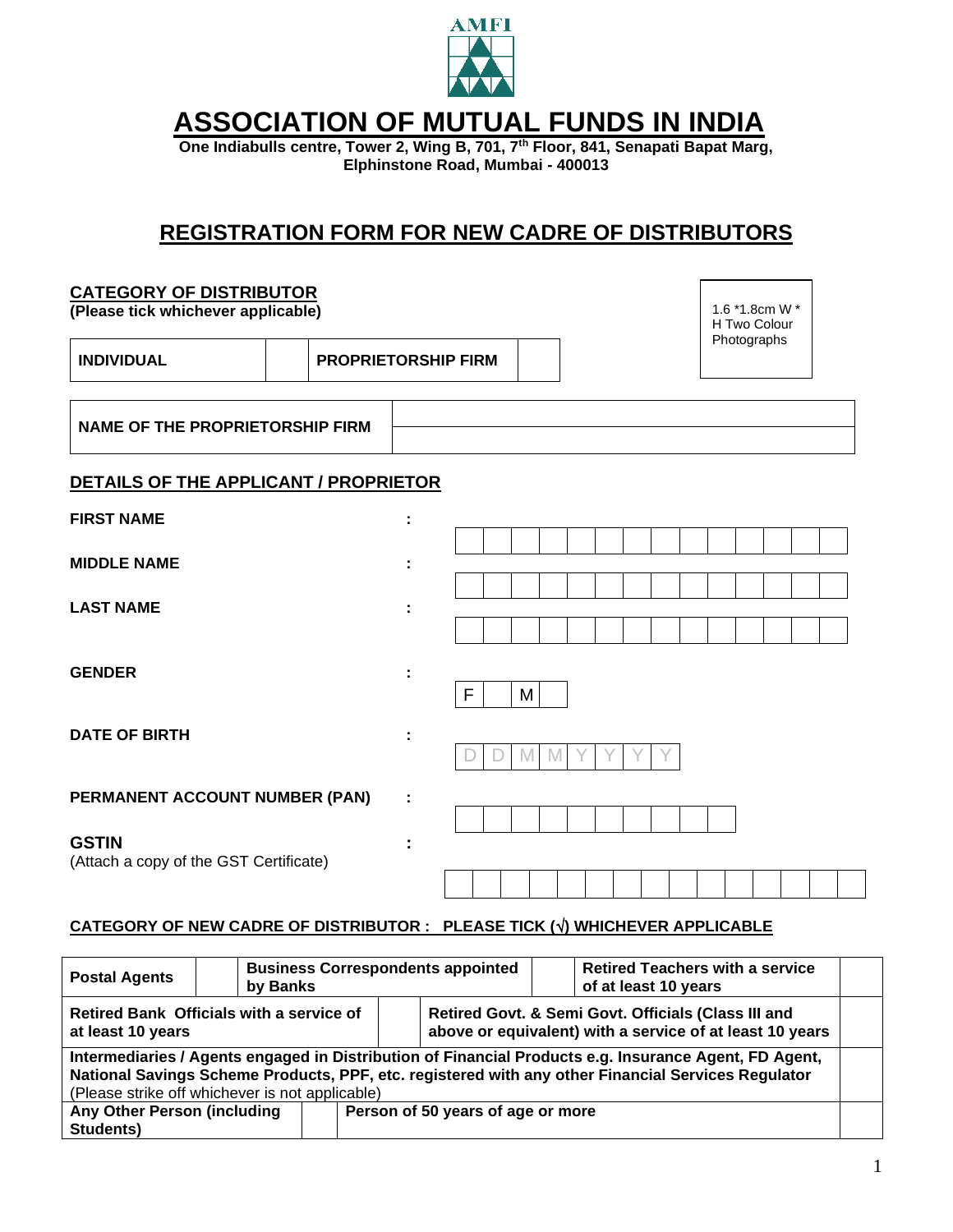### **TEST DETAILS**

| <b>CERTIFICATE NUMBER</b>                                                |   |             |
|--------------------------------------------------------------------------|---|-------------|
| DATE OF PASSING TEST                                                     |   |             |
| <b>CPE CERTIFICATE DETAILS</b>                                           |   | M<br>M      |
| CPE CERT. NO.                                                            |   |             |
| <b>DATE OF CPE</b>                                                       |   |             |
| ADDRESS OF INDIVIDUAL APPLICANT/<br><b>PROPRIETOR</b>                    | ÷ | IVI<br>IVI. |
|                                                                          |   |             |
| ADDRESS OF THE PROPRITORSHIP FIRM<br>(If different than mentioned above) |   |             |
|                                                                          |   |             |
| <b>CITY</b>                                                              | ÷ |             |
| <b>PIN CODE</b>                                                          |   |             |
| <b>STATE</b>                                                             |   |             |
| <b>TELEPHONE NUMBER</b>                                                  |   |             |
| <b>MOBILE NUMBER</b>                                                     |   |             |
| <b>E-MAIL ID</b>                                                         |   |             |
| <b>QUALIFICATIONS</b>                                                    |   |             |
| <b>COURSE</b>                                                            |   |             |
| UNIVERSITY/INSTITUTE                                                     | t |             |
| YEAR OF PASSING                                                          |   |             |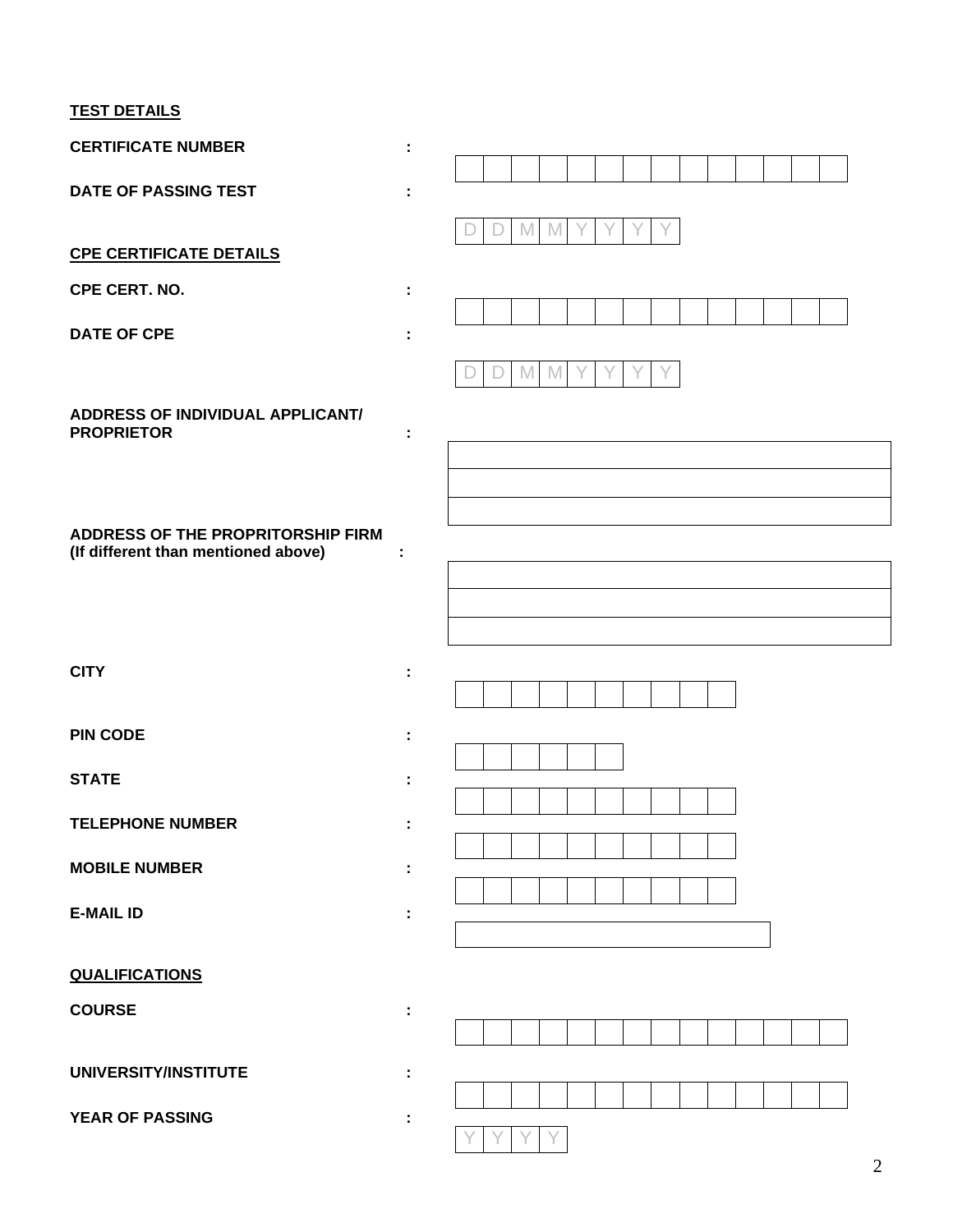### **BANK DETAILS**

| <b>NAME OF THE BANK</b> |              |  |  |  |  |  |  |  |
|-------------------------|--------------|--|--|--|--|--|--|--|
|                         |              |  |  |  |  |  |  |  |
| <b>BRANCH</b>           | $\mathbf{r}$ |  |  |  |  |  |  |  |
|                         |              |  |  |  |  |  |  |  |
| <b>ACCOUNT NUMBER</b>   |              |  |  |  |  |  |  |  |
|                         |              |  |  |  |  |  |  |  |
| <b>MICR/NEFT</b>        |              |  |  |  |  |  |  |  |
|                         |              |  |  |  |  |  |  |  |
|                         |              |  |  |  |  |  |  |  |
|                         |              |  |  |  |  |  |  |  |

#### **ACCOUNT TYPE**

| <b>SB</b> |  | <b>JRRENT</b> |  | <b>ANY OTHER (Please Specify):</b> |  |
|-----------|--|---------------|--|------------------------------------|--|
|-----------|--|---------------|--|------------------------------------|--|

### **PAYMENT DETAILS**

| <b>DEMAND DRAFT NUMBER</b>                    |          |  |
|-----------------------------------------------|----------|--|
| <b>DD DATE</b>                                | ٠        |  |
| <b>AMOUNT</b>                                 |          |  |
| <b>DRAWN ON (Name of the Bank and Branch)</b> | $\sim$ 1 |  |

**SIGNATURE OF THE APPLICANT :** 

**PLACE :**

**DATE :** 



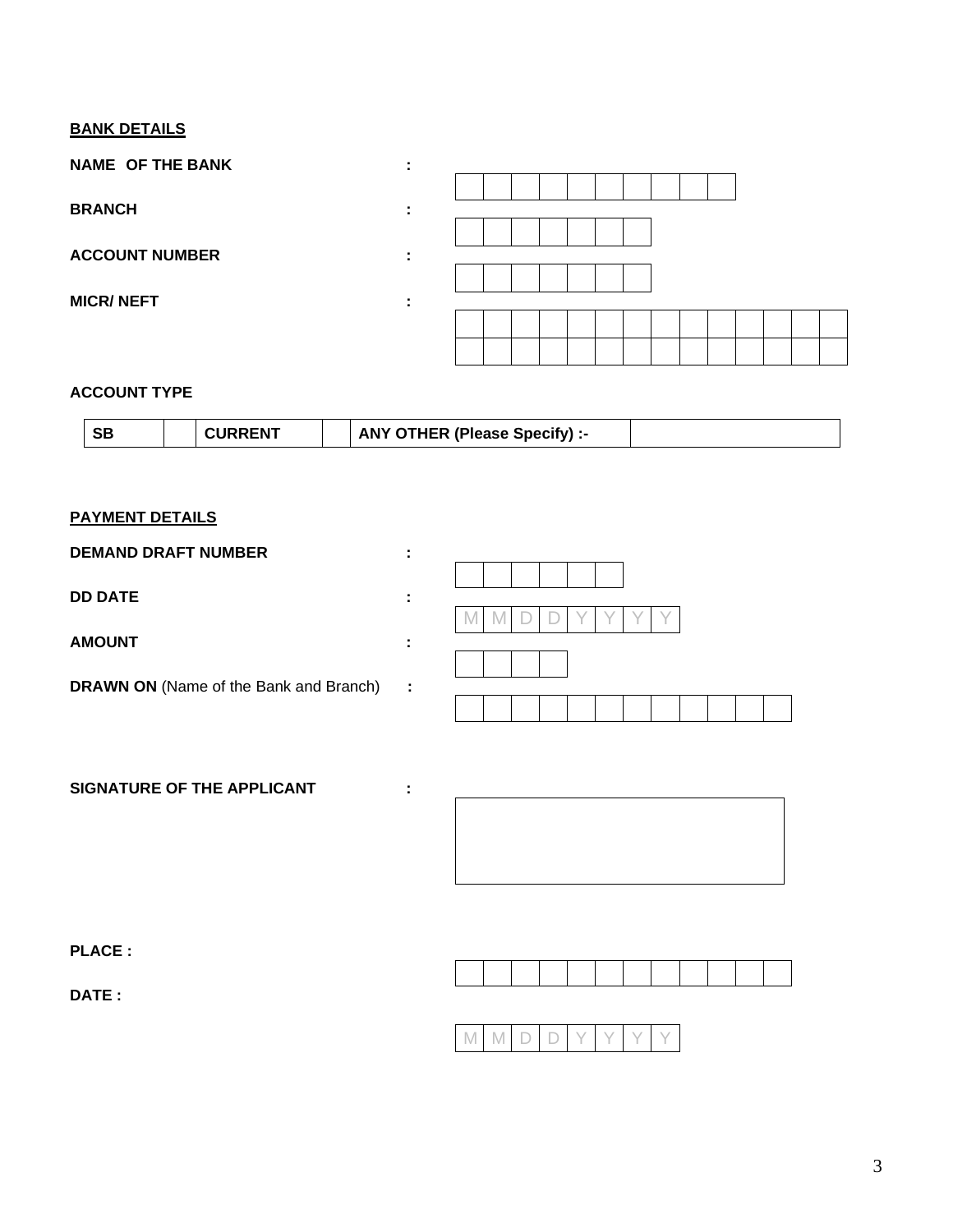### **Self Declaration by Proprietorship firm**

"I hereby declare that I, \_\_\_\_\_\_\_\_\_\_\_\_\_\_\_\_\_\_\_\_\_\_, the sole proprietor of the Proprietorship Firm \_\_\_\_\_\_\_\_\_\_\_\_\_\_\_\_\_\_\_\_\_\_\_\_\_\_\_\_\_\_\_, am satisfying the Criteria stipulated for registration under the new cadre of Distributors and I am myself engaged in selling and marketing Mutual Fund Products.

I confirm that my firm will carry on canvassing of business for products of Mutual Funds in accordance with Guidelines and Norms for Intermediaries (AGNI) including Code of Conduct prescribed by SEBI/ AMFI and any rules and Regulations that may be framed or amended by SEBI/ AMFI from time to time."

**(Signature of the Sole Proprietor along with stamp of Proprietorship Firm)**

\_\_\_\_\_\_\_\_\_\_\_\_\_\_\_\_\_\_\_\_\_\_\_\_

### **UNDERTAKING**

### (To be signed by Individuals as well as Sole Proprietors)

I hereby apply for allotment of AMFI Registration Number (ARN) by Association of Mutual Funds in India (AMFI). I acknowledge that allotment of ARN is solely for the purpose of enabling me to empanel with AMC for distribution of **simple and performing Mutual Fund schemes, as defined in SEBI Circular no. CIR/IMD/DF/21/2012 dated September 13, 2012.**

I warrant that I will canvass business of mutual fund products in accordance with SEBI Regulations and AMFI Guidelines and Norms for Intermediaries (AGNI) including Code of Conduct and any Rules and Regulations that may be framed or amended by SEBI/ AMFI from time to time.

I confirm that I have truthfully filled up the Form above and supplied all the information therein which is considered relevant for the purposes of allotment of ARN. I shall promptly notify AMFI of any changes in the information during the period ARN is in force.

I understand that allotment of ARN by AMFI is in accordance with the requirement stipulated by SEBI for marketing Mutual Fund product and should not, in any way, be deemed to imply that AMFI takes any responsibility for any of my acts as intermediary or has vouched for my credentials as intermediary and I shall bring this to the notice of all concerned while acting as intermediary.

I undertake that any breach of Guidelines and Code of Conduct or any Rules and Regulations framed by SEBI/ AMFI will render my registration liable to be cancelled.

#### **DATE: (SIGNATURE OF THE APPLICANT/ SOLE PROPRIETOR ALONG WITH STAMP OF PROPRIETORSHIP FIRM**)

**PLACE:**